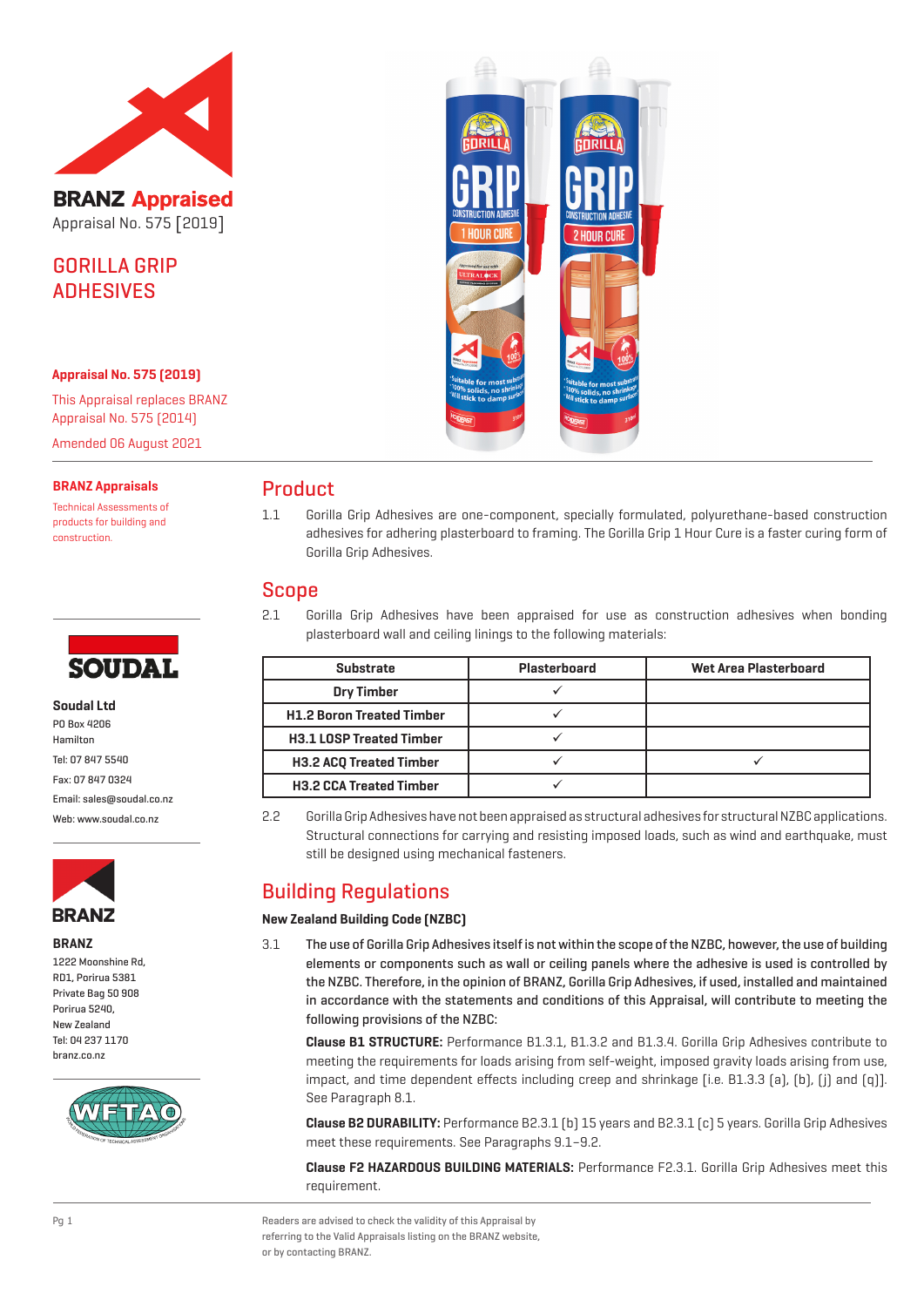

# Technical Specification

## **Gorilla Grip Adhesives**

- 4.1 Gorilla Grip 1 Hour Cure and Gorilla Grip 2 Hour Cure are one-component, specially formulated, polyurethane-based construction adhesives for plasterboard. Gorilla Grip 1 Hour Cure is a faster curing form of Gorilla Grip Adhesives.
- 4.2 Maximum bond strength of Gorilla Grip Adhesives will be achieved in approximately 7 days.

# Handling and Storage

- 5.1 Gorilla Grip 2 Hour Cure comes in 80 ml tubes, 310 ml cartridges and 600 ml sausages with Gorilla Grip 1 Hour Cure being available in 310 ml cartridges only.
- 5.2 The tubes, cartridges and sausages of Gorilla Grip Adhesives should be handled with care to prevent damage during transport, and should be stored in the temperature range of 5°C-25°C.
- 5.3 The shelf life of Gorilla Grip Adhesives is 12 months.

# Technical Literature

6.1 Refer to the Appraisals listing on the BRANZ Website for details of the current Technical Literature for Gorilla Grip Adhesives. The Technical Literature must be read in conjunction with this Appraisal. All aspects of design, use, installation and maintenance contained within the Technical Literature and within the scope of this Appraisal must be followed.

# Design Information

## **General**

- 7.1 Gorilla Grip Adhesives are suitable for use in indoor applications.
- 7.2 Gorilla Grip Adhesive type products are not referenced in the NZBC, but they can be used to help increase the stiffness and rigidity of systems, to help prevent movement at sheet edges, and to reduce the number of fasteners needed in non-structural situations.
- 7.3 Gorilla Grip Adhesives are not recommended for bonding impervious surfaces to each other, i.e. at least one material to be bonded should be porous.
- 7.4 Gorilla Grip Adhesives must not be used to replace mechanical fixings where these have been specified by the manufacturer of the material being adhered. Lining materials used in loadbearing, bracing or some other form of specifically designed lining system (e.g. fire resistant or acoustically insulated) must be installed in accordance with the respective manufacturer's instructions.
- 7.5 Shrinkage of framing or substrate materials, e.g. timber studs, will place stress on the bond line of the glued joint. In order to minimise shrinkage of materials that could possibly cause failure of the glued joint and/or aesthetic damage to lining materials, the moisture content of timber, or other material being bonded, must not exceed the maximum limitations stated by either the manufacturer of that material, or the maximum moisture contents stated in NZBC Acceptable Solution E2/AS1, Paragraph 10.2, whichever is the lesser. Due allowance for shrinkage and/or expansion of lining and substrate materials must be made.
- 7.6 Materials must not be glued over structure control joints.
- 7.7 Due to the degree of mechanical fastenings required within the body of the plasterboard, framing alignment is critical.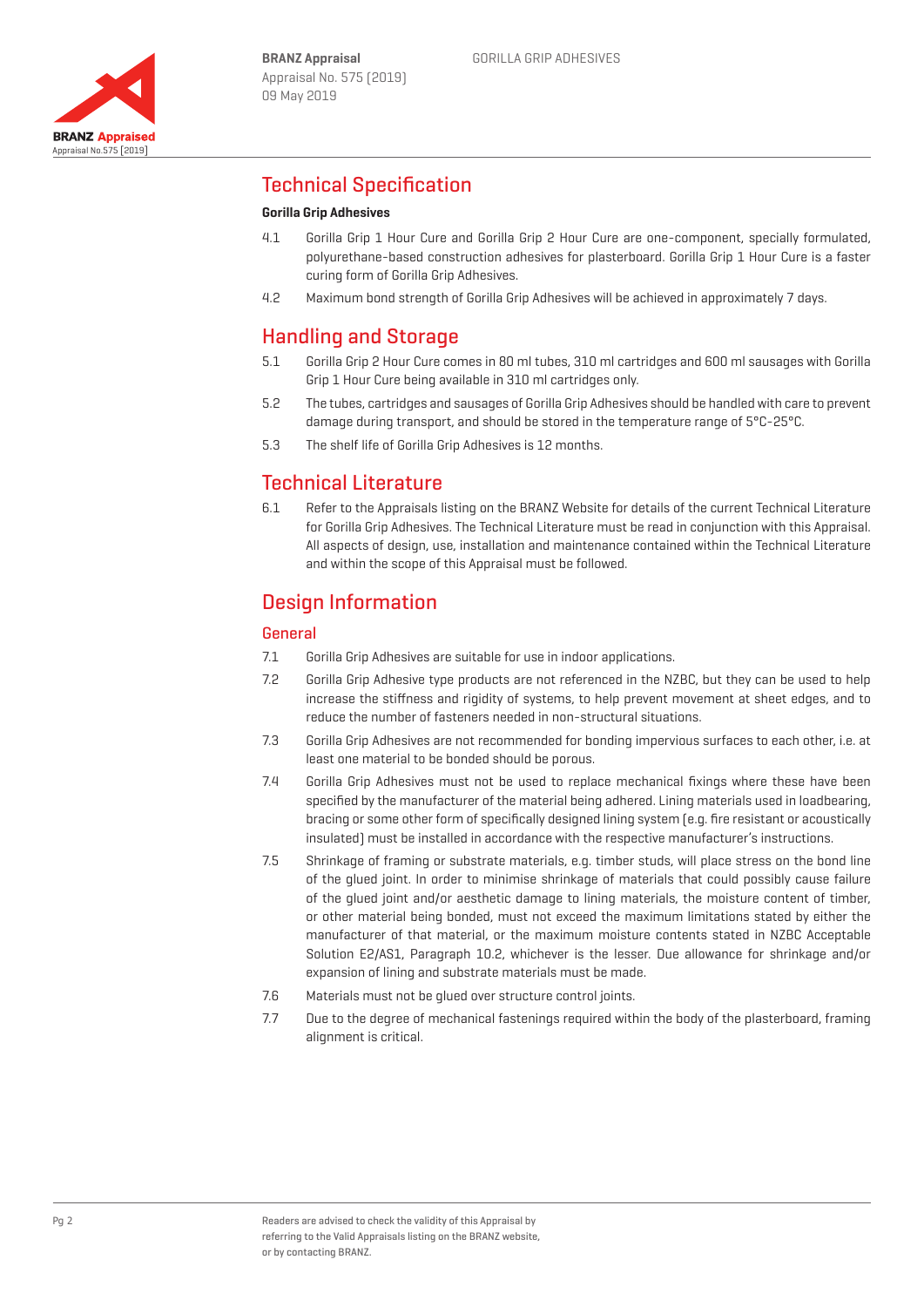

### Structure

#### **General**

8.1 When Gorilla Grip Adhesives are used to adhere building materials as stated under the scope above, and when used in accordance with the statements and conditions of this Appraisal, the bond line will have sufficient strength and stability to resist the elemental forces these materials will be subjected to, such as the material self-weight, light impact loads, and typical thermal and structural movement stresses.

#### **Durability**

## **Serviceable Life**

- 9.1 Gorilla Grip Adhesives are expected to have a serviceable life of at least 15 years.
- 9.2 This Appraisal covers cured Gorilla Grip Adhesives only, and not the materials being bonded, which must also meet the relevant requirements of NZBC Clause B2.
- 9.3 The serviceable temperature of the system will be limited by the plasterboard manufacturers' specification.

#### **Maintenance**

10.1 Materials being adhered must be maintained as per the manufacturers' instructions. No maintenance of the adhesive is required.

#### Prevention of Fire Occurring

11.1 Separation or protection must be provided to Gorilla Grip Adhesives from heat sources such as fire places, heating appliances, flues and chimneys. Part 7 of NZBC Verification Method C/VM1 and Acceptable Solution C/AS1, and Acceptable Solution C/AS2 provide methods for separation and protection of combustible materials from heat sources.

## Installation Information

### Installation Skill Level Requirement

12.1 Gorilla Grip Adhesives are for use by general tradespersons and handypersons.

#### **General**

- 13.1 Proprietary lining materials based on materials covered by the scope of this Appraisal, i.e. gypsum plasterboard, must be installed in accordance with the respective manufacturer's written instructions. (Note: Many manufacturers of proprietary materials have specific fixing requirements for their materials, which have been developed after extensive product development, testing and on-going assessment of history of performance.)
- 13.2 All surfaces to be bonded should be free of any foreign material that will impair adhesion.
- 13.3 Gorilla Grip Adhesives may be applied within the temperature range of  $5^{\circ}$ C to  $35^{\circ}$ C. The open time for Gorilla Grip 2 Hour Cure is 30 minutes and Gorilla Grip 1 Hour Cure is 10 minutes, however this will vary with temperature, and will typically be shorter for higher temperatures and longer for lower temperatures.
- 13.4 To apply the Gorilla Grip Adhesives the user should cut the nozzle tip on a slant to provide a 10 mm bead and cut off the top of the threaded spout. Apply a continuous bead of adhesive or spots to the surface to be bonded. Where sheets butt on a stud, apply a zigzag bead to ensure the adhesive contacts both sheets. The two materials are then assembled together using sufficient nails, screws, temporary bracing or clamps to achieve contact over the total bond area. This will generally be at a maximum of 600 mm centres on the intermediate supports. The adhesive must be allowed to dry for a minimum of 24 hours before removing any temporary fasteners, supports or clamps. Maximum bond strength will be achieved in approximately 7 days.
- 13.5 Clean tools and remove excess adhesive with Soudal® Bulldog® Aluminium Powder Coat Cleaner, exercising safe practices.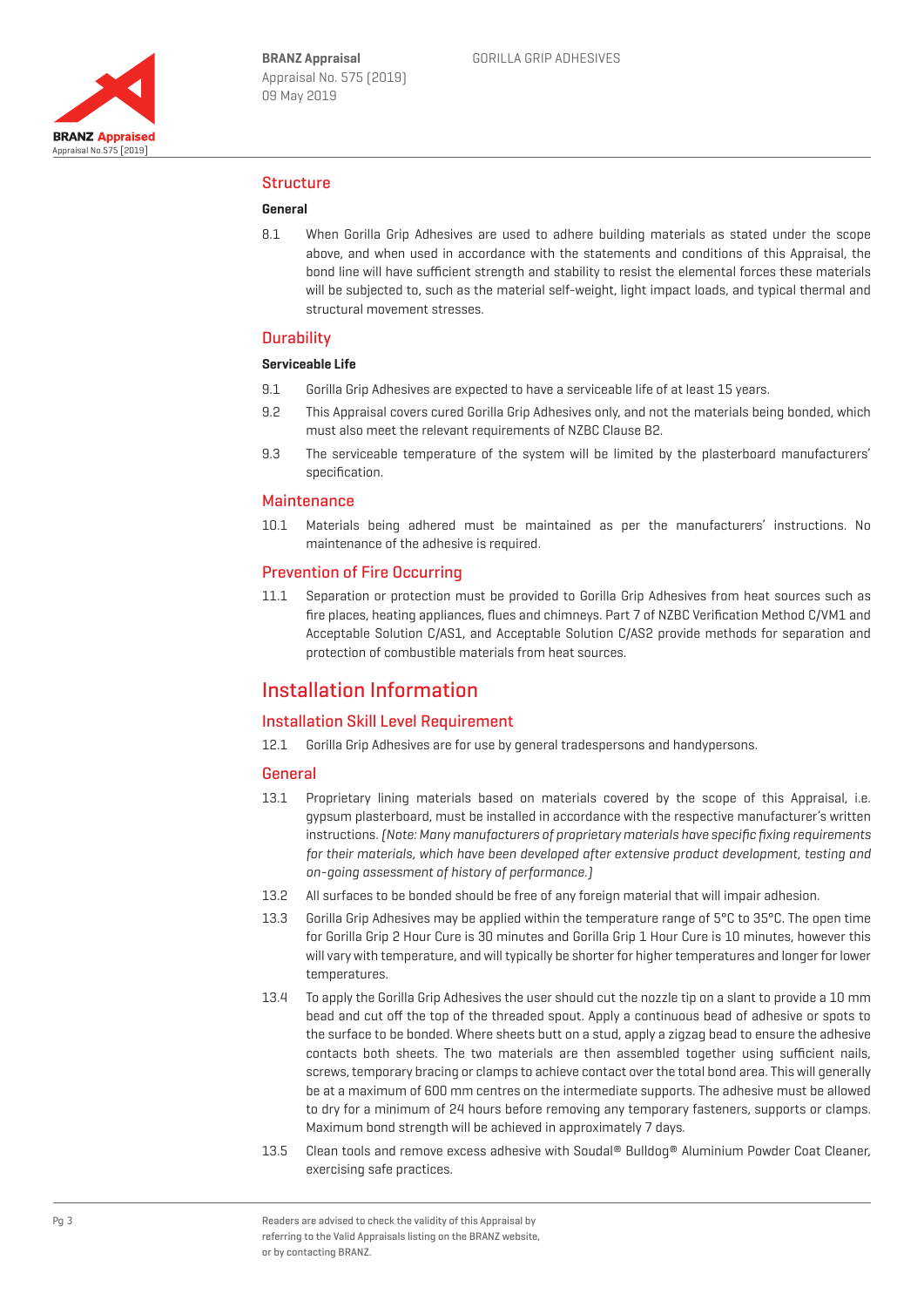

## Health and Safety

- 14.1 Gorilla Grip Adhesives are 100% solids polyurethane-based adhesives. Gorilla Grip Adhesives cartridges must be kept away from children. If ingested, medical attention must be sought immediately.
- 14.2 Appropriate precautions must be taken when using Gorilla Grip Adhesives to ensure good ventilation, especially in confined spaces.

## Basis of Appraisal

The following is a summary of the technical investigations carried out:

#### **Tests**

- 15.1 The following testing has been completed by BRANZ:
	- ¬ Testing of Gorilla Grip Adhesives in accordance with AS 2753–1985 has been carried out by BRANZ to determine amongst other things: bond strength; bond maintenance; bridging characteristics; and flexibility after heat aging.

## Other Investigations

- 16.1 Gorilla Grip Adhesives are manufactured by Soudal NV in Belgium. They are based on Soudal's Purocol and Purocol Express formulations. The performance of Purocol and Purocol Express manufactured by Soudal in Europe since 1989 has been considered.
- 16.2 Assessment has been made of the structural aspects and durability of the system and opinions given by BRANZ technical experts.
- 16.3 The manufacturer's Technical Literature has been examined by BRANZ and found to be satisfactory.

#### Quality

- 17.1 The manufacture of Gorilla Grip Adhesives has not been examined by BRANZ, but details regarding the quality and composition of the materials used were obtained by BRANZ and found to be satisfactory.
- 17.2 Ouality of supply of the product is the responsibility of Soudal Ltd.
- 17.3 Quality of installation of the product on-site is the responsibility of the person using the adhesive.

## Sources of Information

- ¬ AS 2753:1985 Adhesives Mastic For bonding gypsum plaster linings to wood and metal framing members.
- ¬ NZS 3640:2003 Chemical preservation of round and sawn timber.
- ¬ Ministry of Business, Innovation and Employment Record of amendments Acceptable Solutions, Verification Methods and handbooks.
- ¬ The Building Regulations 1992.

## **Amendments**

## Amendment No. 1, dated 06 August 2021

This Appraisal has been amended to reflect building code updates relating to fire.